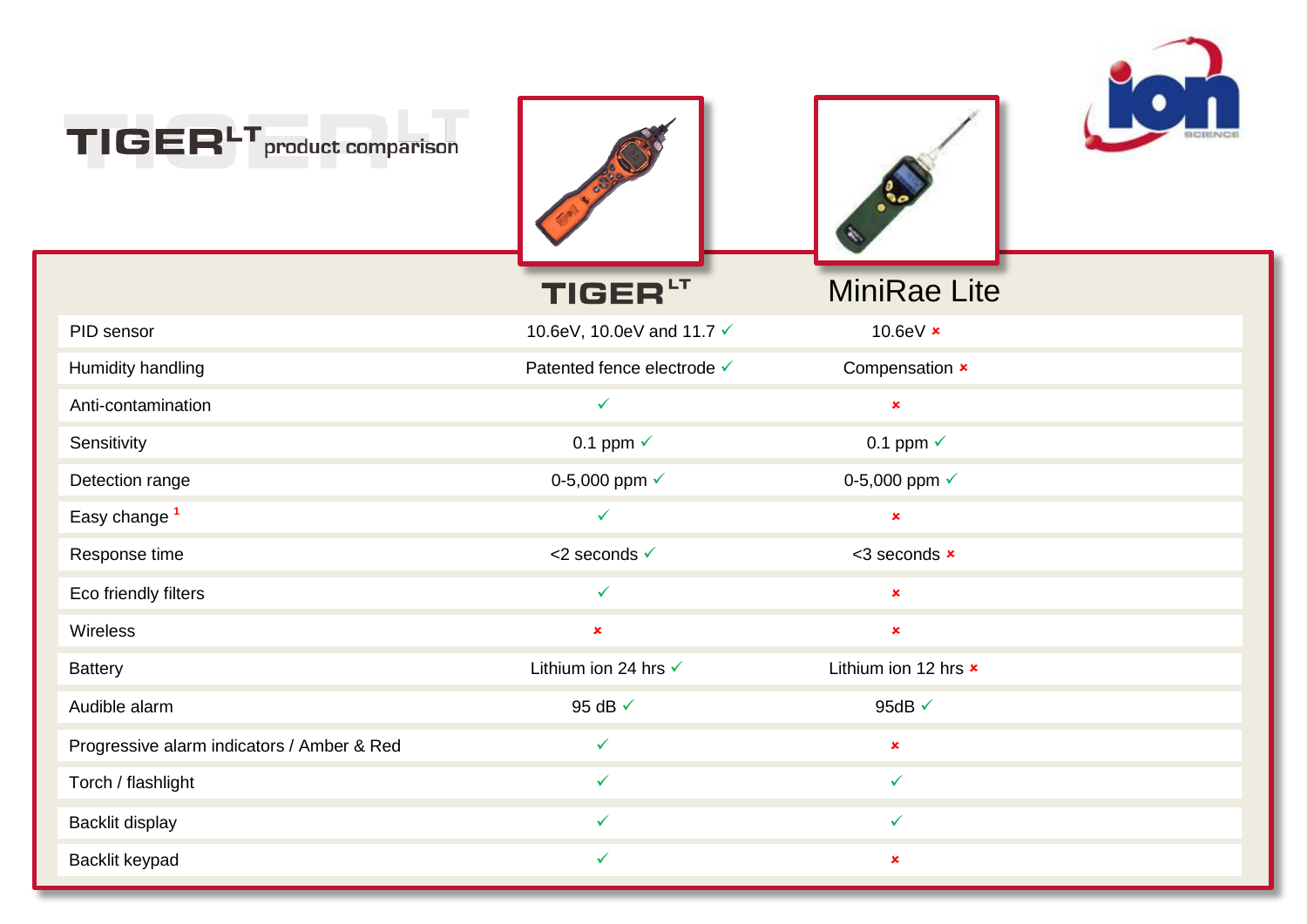

| $TIGERLT$ product comparison            |                            |                     |  |
|-----------------------------------------|----------------------------|---------------------|--|
|                                         | <b>TIGER</b>               | <b>MiniRae Lite</b> |  |
| Data logging - Push to log              | 128 Zones, 80,000 points √ | $\pmb{\times}$      |  |
| Data download and export                | $\checkmark$               | $\pmb{\times}$      |  |
| Easy setup via software                 | $\checkmark$               | $\pmb{\times}$      |  |
| Intrinsically safe - Europe             | $\checkmark$               | $\checkmark$        |  |
| Intrinsically safe - USA                | $\checkmark$               | $\pmb{\times}$      |  |
| Lithium ion battery                     | up to 24 hrs √             | up to 12 hrs x      |  |
| Battery change in hazardous environment | $\checkmark$               | $\pmb{\times}$      |  |
| User settable alarms                    | ✓                          | $\checkmark$        |  |
| Work exposure levels / STEL & TWA       | $\pmb{\times}$             | $\pmb{\times}$      |  |
| <b>Direct USB connection</b>            | $\checkmark$               | $\pmb{\times}$      |  |
| 2 point calibration                     | $\checkmark$               | $\checkmark$        |  |
| Internal gas table                      | $\pmb{\times}$             | $\pmb{\times}$      |  |
| Adjustable response factor              | $\checkmark$               | $\pmb{\times}$      |  |
| Sample flow <sup>2</sup>                | 220ml/min √                | 500ml/min √         |  |
| Ambient light sensor <sup>3</sup>       | $\checkmark$               | $\pmb{\times}$      |  |